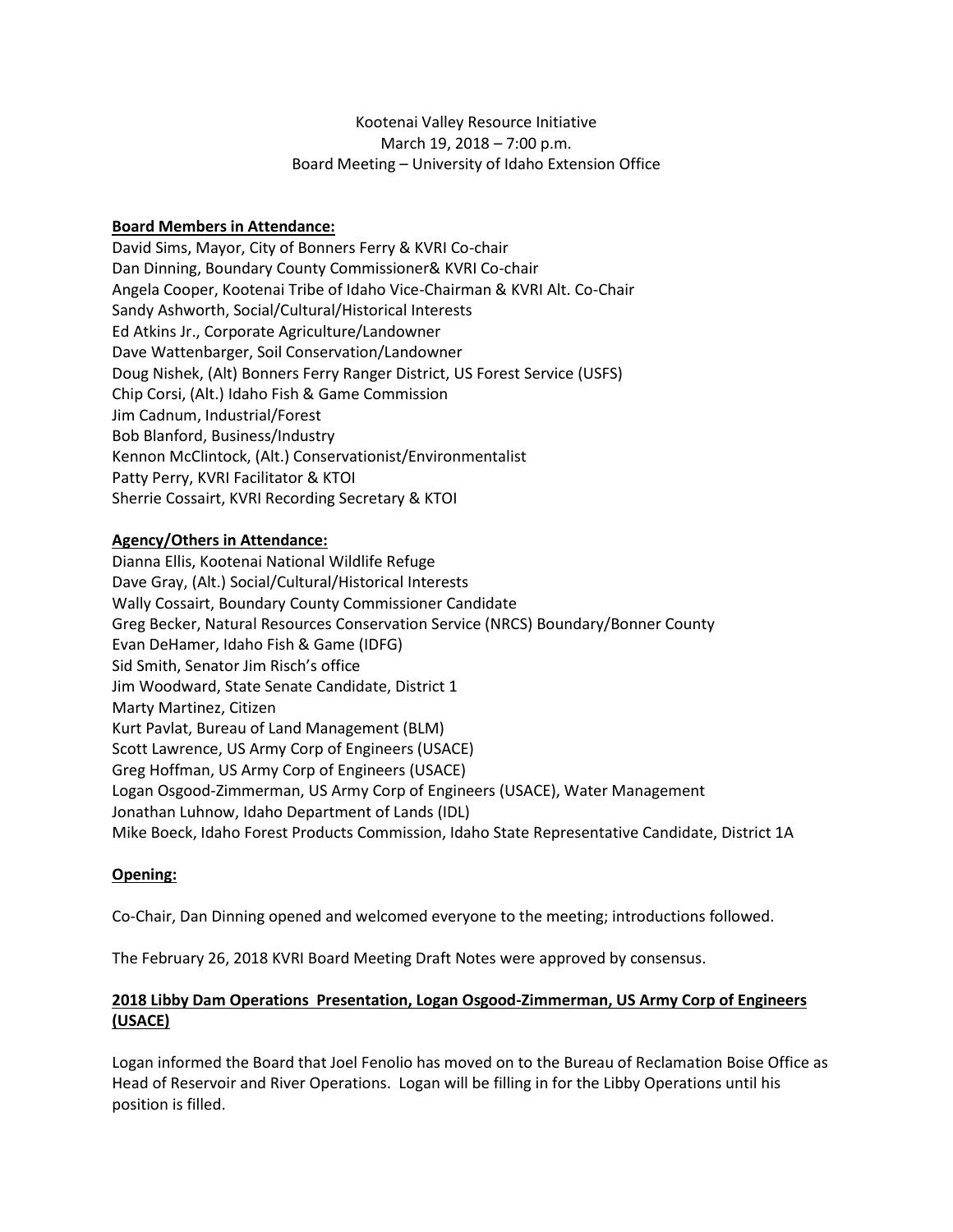In review of precipitation, temperatures and snowpack in the Basin, the results are as follows:

- Snowpack is above average particularly mid and low elevation snow
	- o At this time there is a 50/50 chance of early runoff
- Above average precipitation
- Soil saturation is normal
- Flood risk is moderate
	- o Above average snowpack
	- o Average precipitation anticipated for the spring

Current Operations at Libby Dam

- March  $1<sup>st</sup>$  WSF for Libby Dan 122% of average
- Libby Dam currently at 2367.6 ft. (full pool in 2459)
	- o Flood Risk Target of 2358.3 ft. by March 31
- Continuing to draft to the end of March and then plan decreases releases in April

# *The complete slide presentation is available on the KVRI Website at [www.kootenai.org](http://www.kootenai.org/)*

# **Forestry Committee Update- Doug Nishek, USFS**

Deer Creek EA is done and sold to Foust, starting after spring break

## **Deer Creek-EA**

- FY18-Deer Stew-Stewardship Sale- 11.5mmbf in  $2^{nd}$  Qtr.
- FY18-Deer Placer- Timber Sale-5mmbf in  $4^{\text{th}}$  Qtr.
- FY18-Double Bar D Timber Sale-4mmbf in 4rd Qtr.

# **Camp Robin-EA (Decision in 1st Qtr. FY19)**

- $\bullet$  FY19-Robin Hood TS-8mmbf in 3 $^{rd}$  Otr.
- FY19-Camp Dawson Stew-Stewardship Sale-12mmbf in  $4<sup>th</sup>$  Qtr.

# **Boulder-EA (Decision in 3rd Qtr. FY18)**

- FY19-Black Boulder-Good Neighbor Authority (GNA)-6mmbf in  $2^{nd}$  Qtr.
- FY20-Green Gables-Timber Sale-10mmbf in  $1<sup>st</sup>$  Qtr.
- FY20- North Star Stew-Stewardship Sale-15mmbf in  $3^{rd}$  Qtr.

## **West Side Fuels- CE**

• FY21-5mmbf in  $3^{rd}$  Qtr.

## **Grouse BMU (Bear Management Unit)**

FY18 Decision

## **Bluegrass BMU (Bear Management Unit)**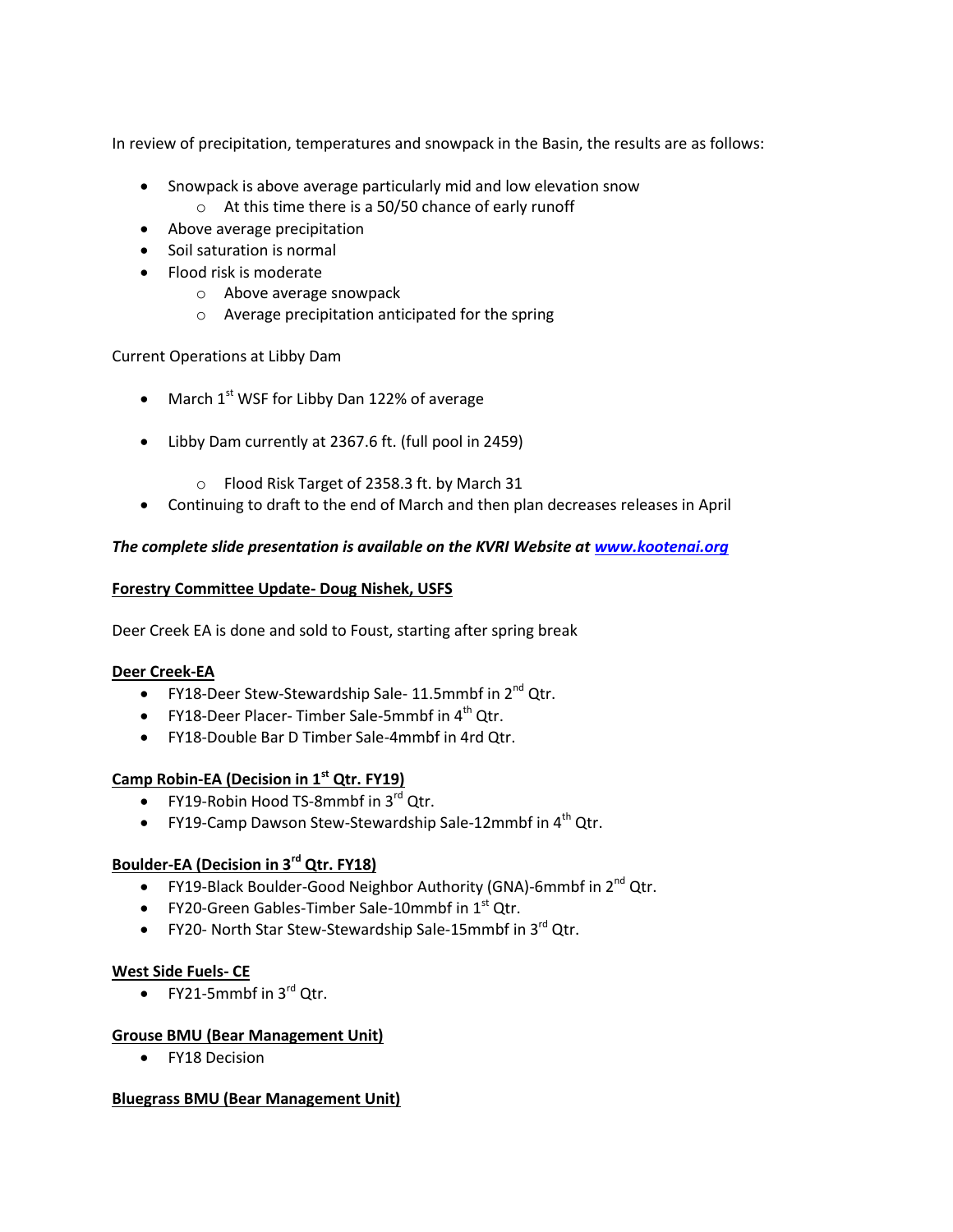- Working with Border Patrol on the analysis
- Draft EIS out to the public late spring/early summer

### **Other Notes of Interest:**

- **New Forest Supervisor**-Jeanne Higgins has been selected as the New Forest Supervisor on the Idaho Panhandle National Forest starting mid-May 2018.
- **Deputy Forest Supervisor** the selection process for the new deputy forest supervisor on the Panhandle is ongoing and they should hear who was selected within the next week
- **Soft Roadbed Closures**-Roads are getting soft; we will be seeing closures in effect to protect roads from damage.
- **NEPA**-Continuing analysis on the Boulder Creek Project (June decision date) and the Camp Robin Project (October decision date)
- **Over-Snow Vehicle Travel Planning-**The analysis for this travel plan is continuing. The Team is working with representatives of user groups, local government, and interested public to help shape this project. This will effectively lead to a winter travel plan for the Bonners Ferry, Sandpoint, and Priest Lake Ranger Districts.

#### **New Business**

## **Intern from the Society of American Foresters-Sandy Ashworth**

Patty reported on an intern from the Society of American Foresters is working on a paper about Collaboratives and has been visiting with Dan, David, Sandy, Patty and Brad Smith.

#### **Idaho Forest Restoration Partners Meeting- Patty Perry**

Patty reported that the Idaho Forest Restoration Partners meeting will be in Coeur d'Alene March 20 and 21, 2018. The Board will have good representation as Dan, Dave W., Bob B., David S. and Patty will all be attending.

## **Fish & Game Commission Update- Chip Corsi**

The 2017 Big Game Season ended with the highest elk harvest in the Panhandle in the last 37 years; Unit 1 also had the highest harvest ever. Deer harvest was also quite good;  $3<sup>rd</sup>$  highest in the last 10 years with a nice percentage of large older bucks being harvested.

The Idaho Fish & Game Department and the Kootenai Tribe of Idaho fish crews are talking and moving closer to having the Fish & Game Commission consider a Burbot Season for January 2019. There could be a decision in November 2018. There are 3 public input opportunities; scoping, public input on rule proposals, then the public has the opportunity to comment to the Commission before the November decision making process. There is still opportunity for input and online input opportunity as well. This is a real tribute to the Tribe and their efforts on the aquaculture and the Burbot conservation strategy.